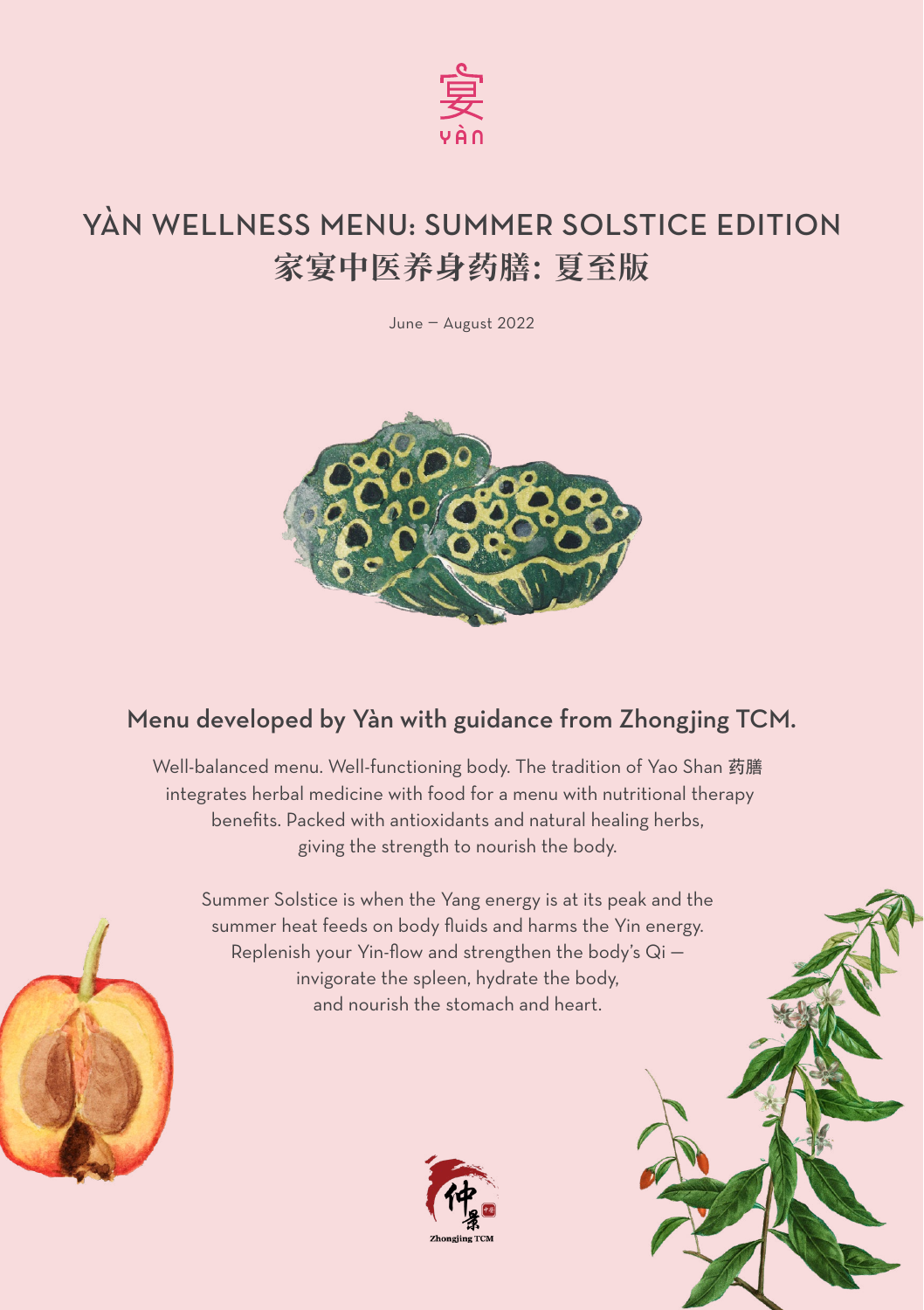

## WELLNESS MENU A

INDIVIDUAL COURSES

#### improves heart health

Drunken Chicken with Chinese Shao Xing Wine, Roasted Pork Belly and Chilled Jelly Fish with White Sesame 花刁醉鸡卷,炭烧三层肉伴芝麻海蜇头

lowers blood cholesterol

Wok-fried King Prawns in Hawthorn Sauce 山楂汁焗大虾皇

## good source of essential vitamins and minerals

Braised Whole Three-headed Abalone with served in Abalone Sauce 鲍汁萵笋扣三头鲜鲍

#### energy boosting

Wok-fried Spare Rib with Ginseng Sauce 补气人参骨

## improves appetite

Mee Sua Soup with Grouper Fillet, Sliced Bittergourd and Wolfberries 凉瓜枸杞龙趸球面线汤

### increases cell metabolism

Chilled Snow Lotus Seeds with Red Dates 冰镇天山雪莲子



Subject to 10% service charge and prevailing GST